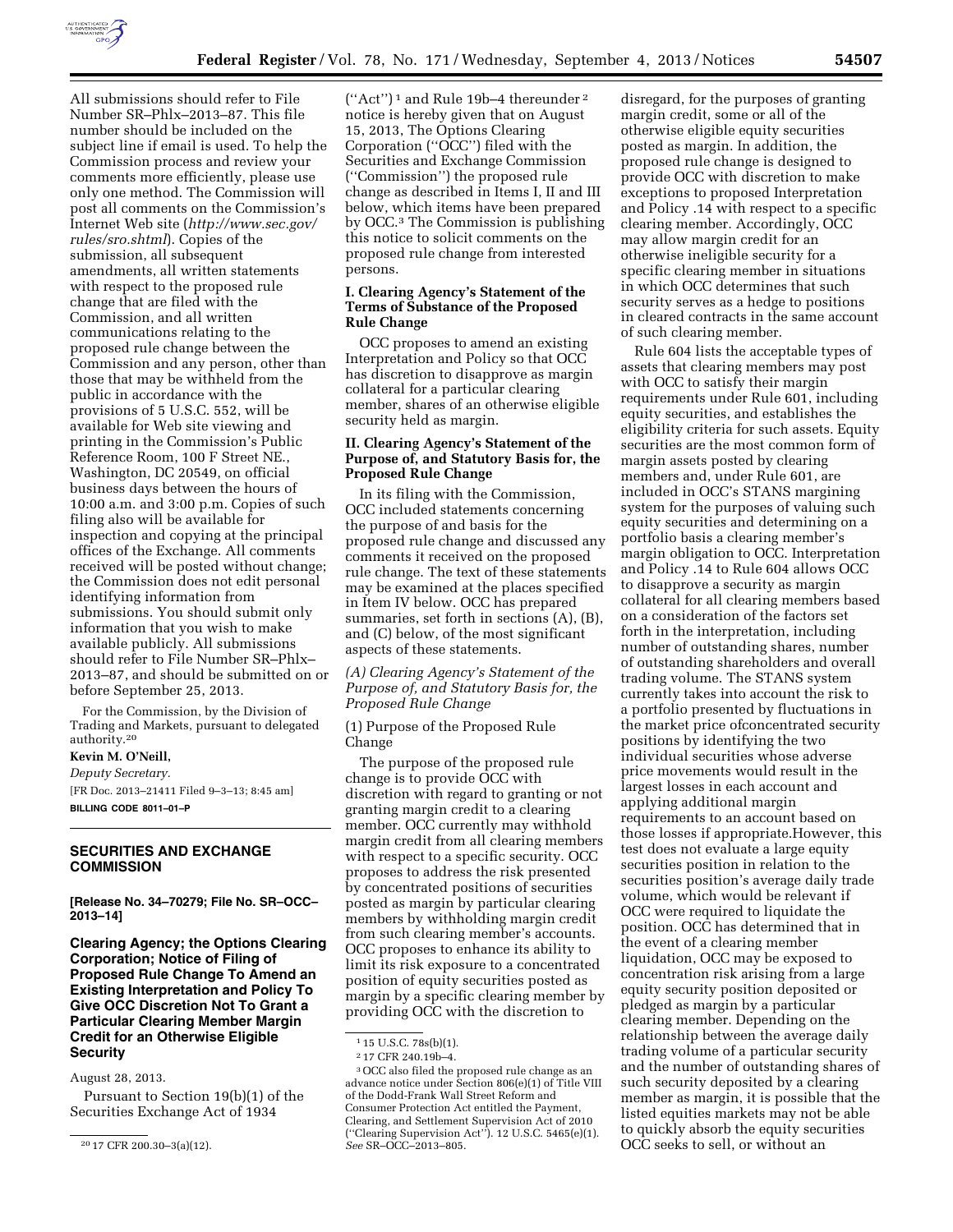appreciable negative price impact, in the event OCC needs to liquidate the clearing member's accounts. This risk is greatest when the number of shares being sold is large and the average daily trading volume is low. Neither the STANS system nor Rule 604 explicitly addresses this type of concentration risk.

To address concentration risk arising from the potential need to liquidate a particular clearing member's margin collateral, OCC proposes to expand its discretion under Interpretation and Policy .14 to limit, in OCC's discretion, the margin credit granted to an individual clearing member account which maintains a concentrated equity securities position by disregarding some or all of the otherwise eligible equity securities posted as margin based on an assessment of specific factors listed in Interpretation and Policy .14. OCC considers an equity security's average daily trading volume and the number of shares a clearing member deposited as margin to be the two most significant factors when making a decision to limit margin credit due to concentration risk.4 In addition, OCC proposes to amend Interpretation and Policy .14 so that it may grant margin credit when otherwise ineligible securities are deposited as margin collateral if such ineligible securities act as a hedge against cleared contracts held in the same account. For example, if a clearing member deposits otherwise ineligible equity securities as margin, OCC may nevertheless deem such ineligible securities to be acceptable margin collateral to the extent that the position is a hedge against a short position in its cleared contracts, because a decline in the value of the securities that serve as a hedge would be wholly or partially offset by an increase in value in the hedged position thereby reducing or eliminating the concentration risk. In such a situation, OCC will limit the margin credit granted to the lesser of a multiple of the daily trading volume or the ''delta equivalent position'' 5 for the particular

5The ''delta equivalent position'' is the value of a securities position that takes into account the position's use as a hedge against cleared option or futures positions. This value is calculated using the "delta" of the option or futures contract, which is the ratio between the theoretical change in the price of an underlying asset to the corresponding change in the price of the options or futures contract. Thus, delta measures the sensitivity of an options or futures contract price to changes in the price of the underlying asset. For example, a delta of +0.7 means that for every \$1 increase in the price of the underlying stock, the price of a call option will increase by \$0.70. Delta for an option or future can be expressed in shares of the underlying asset. For example, a standard put option with a delta of times equity security, taking into account the hedging position.<sup>6</sup>

OCC staff has been monitoring concentrated securities positions and assessing the impact of the proposed change described in this rule filing. OCC believes that, with OCC's assistance by supplying additional information to clearing members, clearing members will be able to accommodate the proposed changes without undue hardship. Accordingly, after receiving regulatory approval for the proposed rule change, OCC will implement the change and work on an ''as needed'' manual basis with clearing members that are impacted until the limits are imposed systematically and the distribution of the applicable files and reports to clearing members is automated.

(2) Statutory Basis for the Proposed Rule Change

The proposed rule change is consistent with the purposes and requirements of Section  $17A(b)(3)(F)$ <sup>7</sup> of the Act 8 and the rules and regulations thereunder, including Rules 17Ad– 22(b)(1),9 17Ad–22(b)(2)10 and 17Ad–  $22(d)(2)^{11}$  for the following reasons. It provides for the prompt and accurate clearance and settlement of securities transactions and the protection of investors and the public interest by improving OCC's risk management process related to deposits as margin collateral of concentrated equity securities positions by individual clearing members. The proposed rule change enhances OCC's ability to limit its risk exposure to potential losses from defaults by such clearing members under normal market conditions through the use of risk-based parameters and encourages clearing members to have sufficient financial resources to meet their obligations to OCC. The

6Assume, for example, an average daily trade volume of 250 shares, a threshold of 2 times the average daily trade volume, and a delta of  $-300$ shares for the options on a particular security in a particular account. A position of 700 shares that did not hedge any short options or futures would receive credit for only 500 shares (i.e., 2 times the average daily trade volume). If the net long position in the account, as adjusted for the delta of short option and futures positions, were only 400, credit would be given for the entire 700 shares since the delta equivalent position is below the 500 share threshold. However, if the option delta were +300, the net long position would be 1000, and credit would only be given for 500 shares because the delta equivalent position would exceed the 500 share threshold.

- 8 15 U.S.C. 78a et seq.
- 9 17 CFR 240.17Ad–22(b)(1).
- 10 17 CFR 240.17Ad–22(b)(2).

proposed rule change is not inconsistent with any existing OCC By-Laws or Rules, including those proposed to be amended.

# *(B) Clearing Agency's Statement on Burden on Competition*

OCC does not believe that the proposed rule change would impose a burden on competition that is not necessary or appropriate in furtherance of the purposes of the Act.12 The proposed change will be applied equally to every clearing member based on all the factors listed in proposed Interpretation and Policy .14 and would encourage clearing members to avoid depositing concentrated equity security positions as margin, particularly where the average daily trading volume of the deposited security is low, while taking into account the use of equity securities as a hedge against short positions in cleared options or futures contracts. By limiting margin credit granted as proposed, OCC will reduce its risk exposure to a concentrated position of equity securities posted as margin by any clearing member. Accordingly, the proposed rule change contributes to the goal of OCC's financial stability in the event of clearing member default, rendering not unreasonable or inappropriate any burden on competition that the changes could be regarded as imposing.

# *(C) Clearing Agency's Statement on Comments on the Proposed Rule Change Received From Members, Participants or Others*

Written comments on the proposed rule change were not and are not intended to be solicited with respect to the proposed rule change and none have been received.

# **III. Date of Effectiveness of the Proposed Rule Change and Timing for Commission Action**

Within 45 days of the date of publication of this notice in the **Federal Register** or within such longer period up to 90 days (i) as the Commission may designate if it finds such longer period to be appropriate and publishes its reasons for so finding or (ii) as to which the self-regulatory organization consents, the Commission will:

(A) By order approve or disapprove the proposed rule change, or

(B) Institute proceedings to determine whether the proposed rule change should be disapproved.

The proposal shall not take effect until all regulatory actions required

<sup>4</sup>The limit is currently two times the equity security's average daily trading volume.

 $-0.45$  would have a delta of  $-45$  shares, because the unit of trading is 100 shares.

<sup>7</sup> 15 U.S.C. 78q–1(b)(3)(F).

<sup>11</sup> 17 CFR 240.17Ad–22(d)(2). 12 15 U.S.C. 78q–1(b)(3)(I).